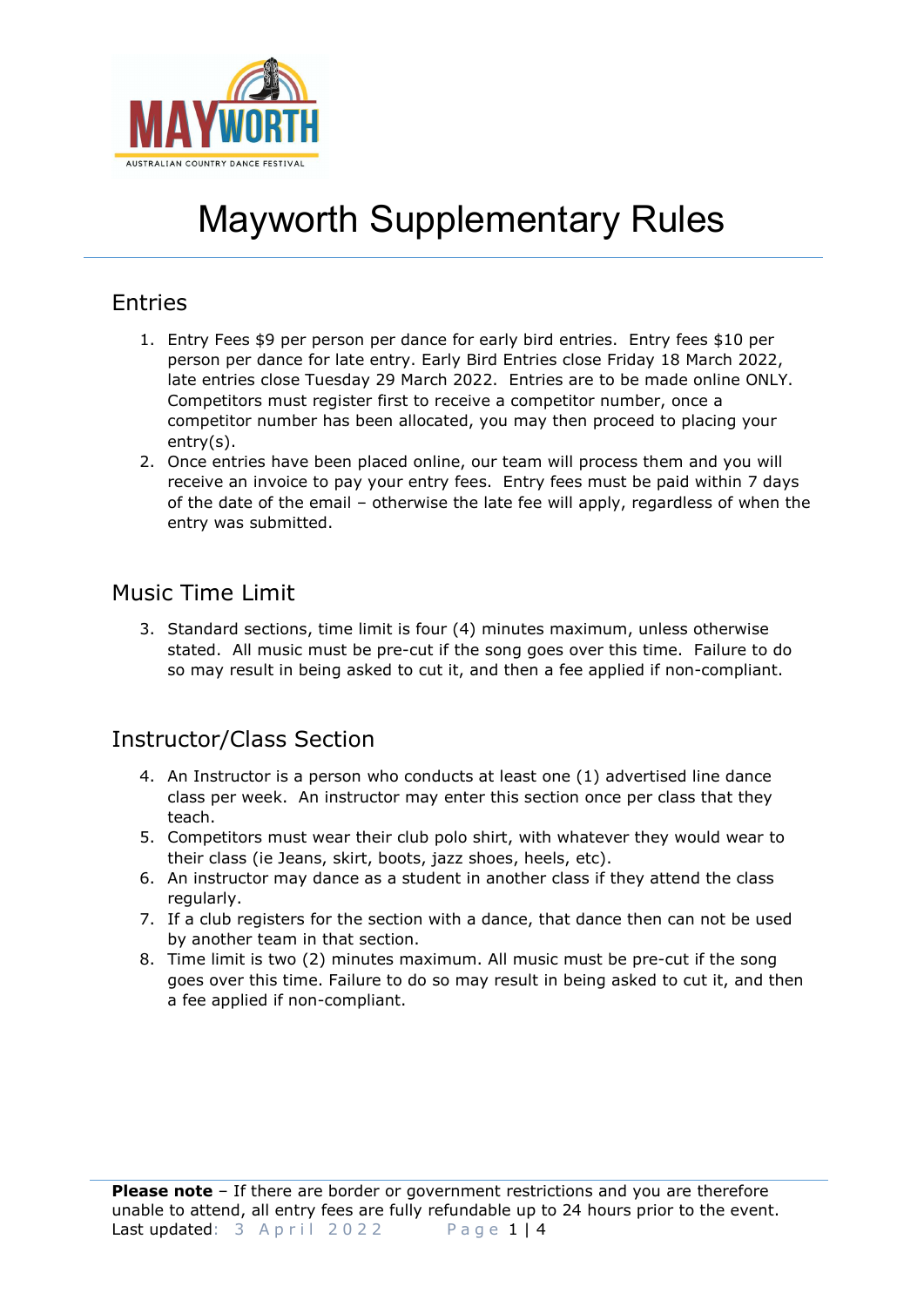

## Freestyle Section

9. The Freestyle Section will be held on Saturday Night approximately 8:30pm. Each dancer may only enter this section once. Competitors may use any genre of music, up to 7min maximum. Competitors may face each other, dance in opposite directions, contract, mirror imaging, split or separate providing they follow an organised dance, dance in cannons, hold hands and partner style dance. Athletic moves are performed at the competitor's own risk.

### Music Submission

- 10. Dropbox Links will be sent to a nominated member from each Club to submit. All music is to be labelled with the section number, the name of the competitor and the name of the song.
- 11. Any changes of music since time of entering MUST be notified to Kristen via email: linedance\_entries@hotmail.com

## Novice Section

- 12. Novice Means:
	- a. A competitor who has never entered a competition; or
	- b. A competitor who has never received a medal in a competition; or
	- c. A competitor who has only received a medal in a section of 3 or less competitors; or
	- d. A competitor who has received a medal in sections of 4 or more competitors for the first time ever in the past 12 months,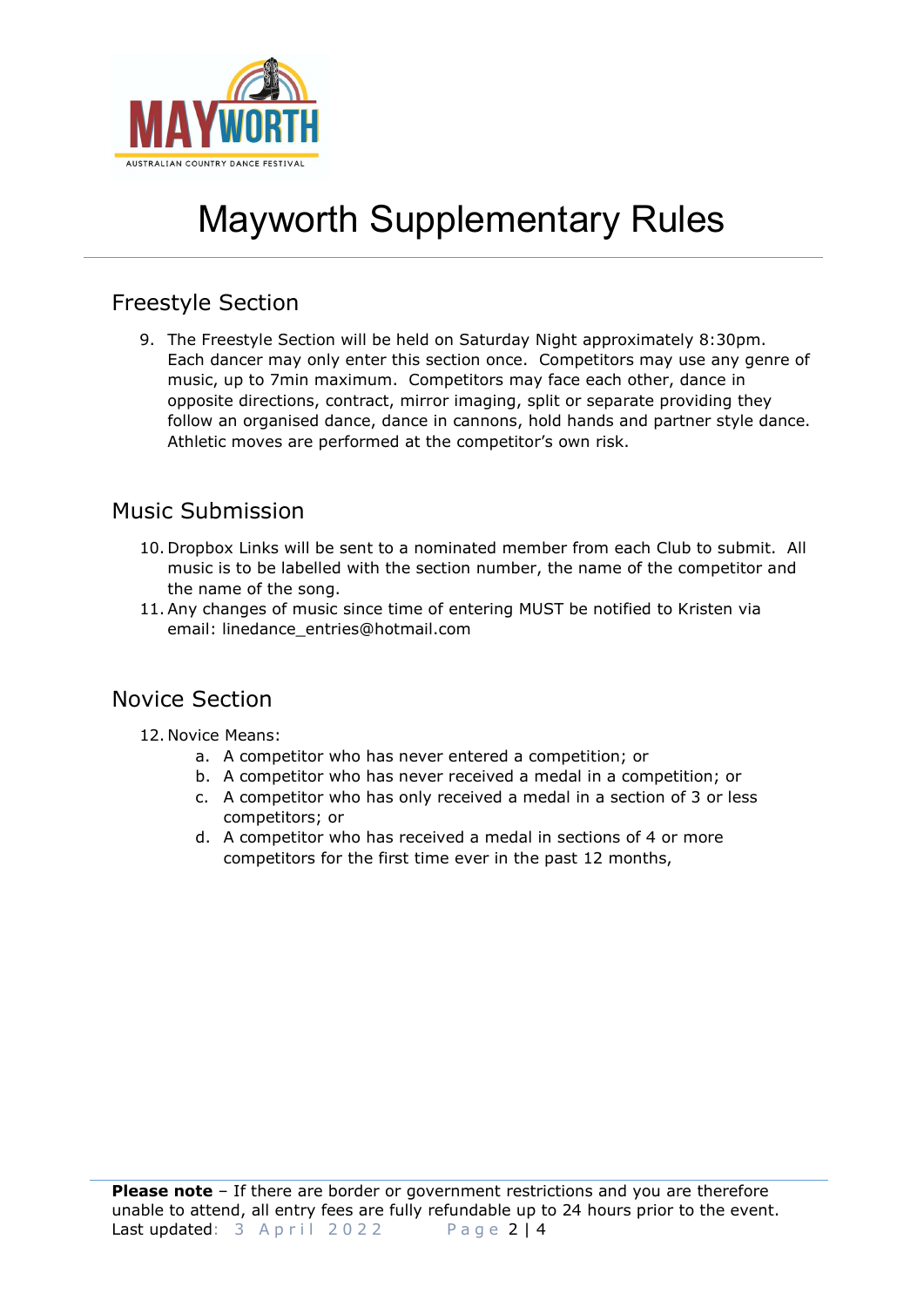

### Class Dance Duo

- 13. Must be a choreographed social dance available on a website. Step Sheet, not a competition routine.
- 14. Footwear MUST be worn, Competition outfits are the preference, but we will accept the whole team in club T-Shirts for photo purposes.
- 15. If a competitor/club registers for the section with a dance, that dance then can not be used by another team in that section.
- 16. Time limit is two (2) minutes maximum. All music must be pre-cut if the song goes over this time. Failure to do so may result in being asked to cut it, and then a fee applied if non-compliant.

### Throwback Duo

- 17. The dance needs to have been performed over ten years ago, in a recognised Australian competition.
- 18. The competitors need not be the original dancers.
- 19. The dance used in this section cannot be used again in another section at Mayworth 2022.

#### Interclub Duo

- 20. Must be a combination of two clubs.
- 21. The dance used in this section cannot be used again in another section at Mayworth 2022 except for Interclub Team section.

## Interclub Team

- 22. Must be a combination of at least two (2) clubs.
- 23. Must have an equal ratio of dancers from each club.
- 24. The dance used in this section cannot be used again in another section at Mayworth 2022 except for Interclub Duo section.